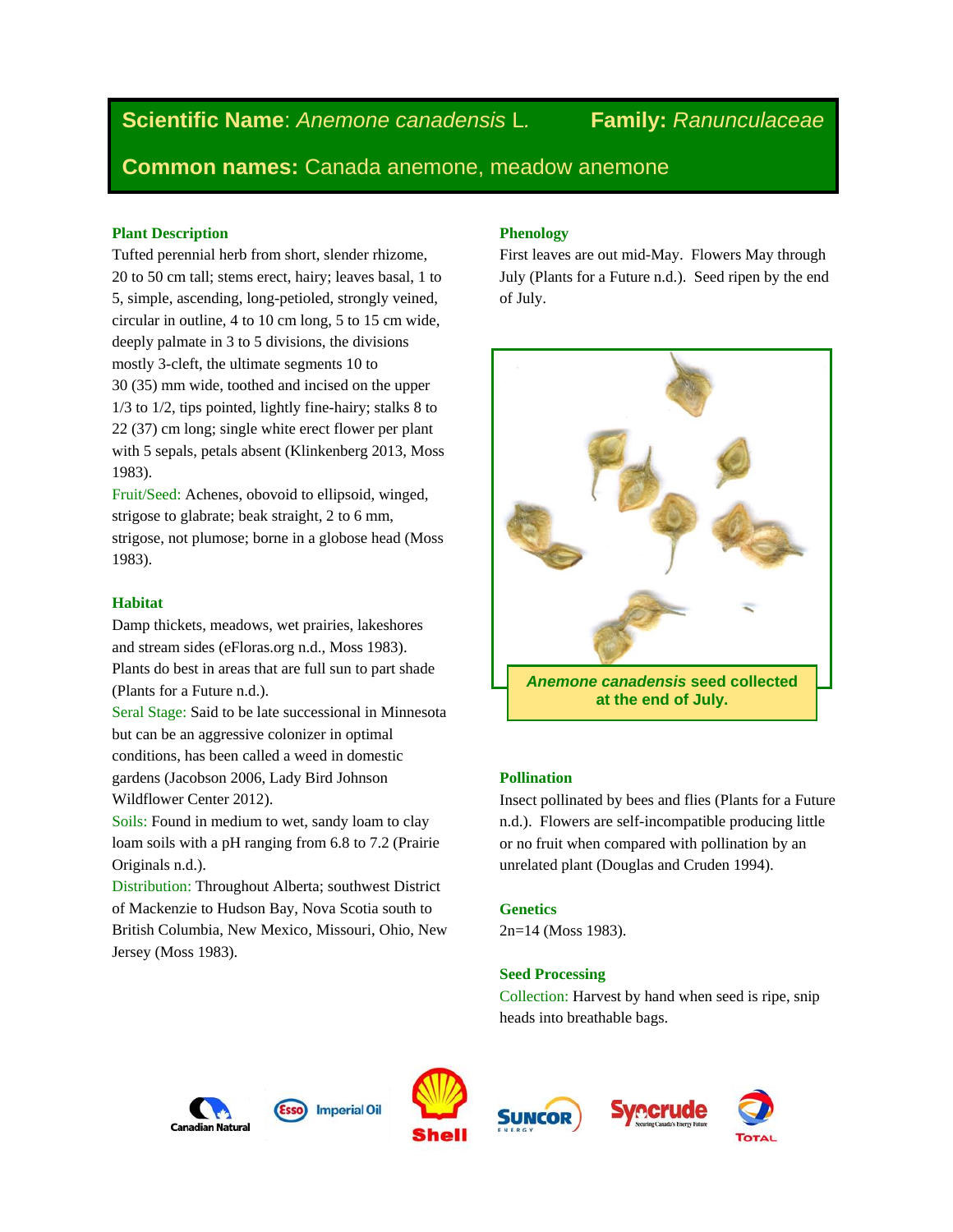Seed Weight: 1.75 g/1,000 seeds (Wild Rose Consulting, Inc. 2009). Harvest Dates: Late July (Wild Rose Consulting, Inc. 2009). Cleaning: Crush to separate seed (Wild Rose Consulting, Inc. 2009).

Storage: Orthodox behaviour. Store dry in hermetically sealed containers at freezing temperatures (Royal Botanic Gardens Kew 2008). Longevity: Unknown.

#### **Propagation**

Natural Regeneration: Spreads by seed and rhizome. Germination: The seed usually germinates in 1 to 6 months at 15°C (Plants for a Future n.d.) but may take two years to germinate (Prairie Moon Nursery n.d.). 80% germination was achieved on a 1% agar media at temperatures of 20°C (8 hour day/18 night) with pre-treatments (Royal Botanic Gardens Kew 2008).

Pre-treatment: The seed is first mixed in equal parts of moist sand and vermiculite, and then cold stratified followed by a warm stratification and a second cold stratification (Prairie Moon Nursery n.d.). Pyle (2008) recommends cold stratification between 3 to 5°C for a period of 4 to 6 weeks followed by warm stratification between 18 to 24°C for a period of 2 to 4 weeks. Royal Botanic Gardens Kew (2008) used 4 weeks warm stratification at 20°C followed by a 12 week cold stratification at 5°C.

Direct Seed: Sow freshly ripened seed in a cold frame. Surface sow or only just cover the seed and keep the soil moist. Sow stored seed as soon as possible in late winter or early spring. When large enough to handle, pick the seedlings out into

individual pots and grow them in light shade in the greenhouse for at least their first year. When the plants are large enough, plant them out in the spring (Plants for a Future n.d.).

Vegetative Propagation: May be propagated by cuttings taken in the spring or by division in the early spring or fall. The rhizome on each new plant should be several inches long and be planted to a depth of half an inch (Ladybird Johnson Wildflower Center 2012). Individual plants do not transplant well according to the Fletcher Wildlife Garden (2013).

#### **Aboriginal/Food Uses**

The roots and leaves are astringent (Plants for a Future n.d.). A decoction of the root was used to treat worms and pain in the lumbar region (Plants for a Future n.d.). An infusion of the root was used as an eye wash to treat crossed eyes, twitches and eye poisoning (Plants for a Future n.d.). A wash of the pounded boiled root or leaves was applied externally to wounds, nosebleeds, sores, etc. (Plants for a Future n.d., Royer and Dickinson 1996). The root contains protoanemonin, which is said to be a potent antiseptic (Plants for a Future n.d.). A tea of the roots was used in the treatment of headaches and dizziness (Plants for a Future n.d.).

Anemones contain caustic irritants which can be harmful – do not consume and handle carefully (Royer and Dickinson 1996). Poisonous if consumed in large quantities (Klinkenberg 2013).

#### **Wildlife/Forage Uses**

Not used by domestic animal or wildlife due to its toxicity (Mackinnon et al. 2009).











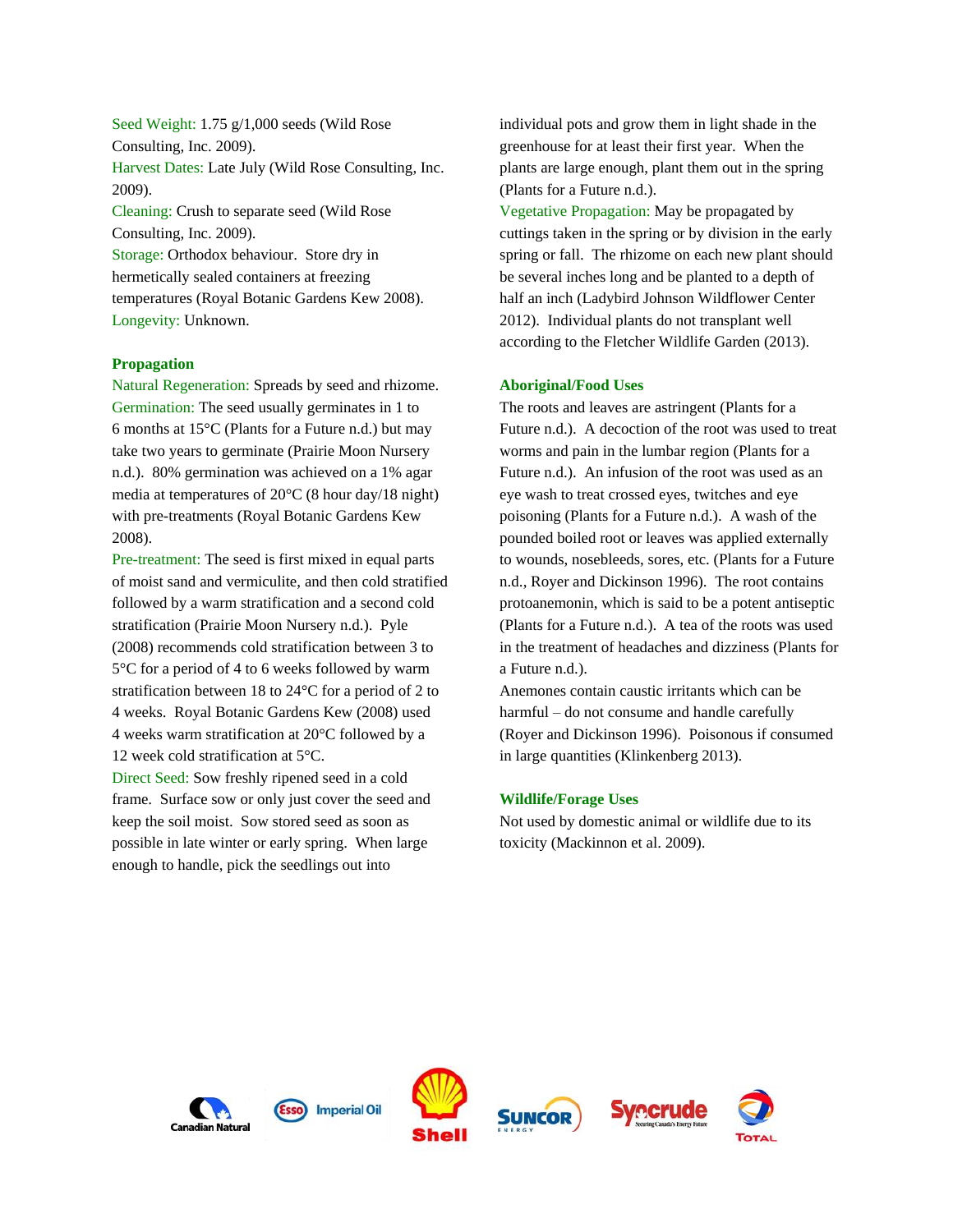

*Anemone canadensis* **in flower.**

#### **Reclamation Potential**

Used in wetland and moist areas for reclamation (Jacobson 2006). This plant spreads by rhizomes which can be aggressive; this would be excellent for erosion control.

### **Commercial Resources**

Availability: Seed and plants are commercially available in Alberta for landscaping (ANPC 2010).

#### **Photo Credit**

Photo 1: Courtesy of Walter Muma @ Ontariowildflowers.com. Photo 2: Wild Rose Consulting, Inc.

#### **References**

ANPC (Alberta Native Plant Council), 2010. Native Plant Source List. [http://www.anpc.ab.ca/assets/ANPC\\_2010\\_Native\\_Pl](http://www.anpc.ab.ca/assets/ANPC_2010_Native_Plant_Source_List.pdf) ant Source List.pdf [Last accessed June 14, 2013].

Douglas, K.L. and R.W. Cruden, 1994. The reproductive biology of *Anemone canadensis* (Ranunculaceae): Breeding system and facilitation of sexual selection. American Journal of Botany 81: 314-321.

eFloras.org, n.d. *Anemone canadensis* Linnaeus. Flora of North America.

Fletcher Wildlife Garden, 2013. Canada anemone - *Anemone canadensis.* Wildflowers for wildlife

gardens. [http://www.ofnc.ca/fletcher/flora](http://www.ofnc.ca/fletcher/flora-fauna/wildflowers/database/Wildflowers.php)[fauna/wildflowers/database/Wildflowers.php](http://www.ofnc.ca/fletcher/flora-fauna/wildflowers/database/Wildflowers.php) [Last accessed July 17, 2013].

[http://www.efloras.org/florataxon.aspx?flora\\_id=1&ta](http://www.efloras.org/florataxon.aspx?flora_id=1&taxon_id=233500051) [xon\\_id=233500051](http://www.efloras.org/florataxon.aspx?flora_id=1&taxon_id=233500051) [Last accessed July 17, 2013].

Jacobson, R.L., 2006. Restoring & Managing Native Wetland & Upland Vegetation. Minnesota Board of Soil & Water Resources Minnesota, USA in cooperation with the Minnesota Department of Transportation. 70 pp.

Klinkenberg, B., 2013. *Anemone canadensis*; Canadian anemone Ranunculaceae*.* E-Flora BC: Electronic Atlas of the Plants of British Columbia. Lab for Advanced Spatial Analysis, Department of Geography, University of British Columbia, Vancouver.

[http://linnet.geog.ubc.ca/Atlas/Atlas.aspx?sciname=A](http://linnet.geog.ubc.ca/Atlas/Atlas.aspx?sciname=Anemone%20canadensis) [nemone%20canadensis](http://linnet.geog.ubc.ca/Atlas/Atlas.aspx?sciname=Anemone%20canadensis) [Last accessed July 18, 2013].

Lady Bird Johnson Wildflower Center, 2012. Native Plant Database: *Anemone canadensis*. University of Texas at Austin, Austin, Texas. [http://www.wildflower.org/plants/result.php?id\\_plant](http://www.wildflower.org/plants/result.php?id_plant=ANCA8)  $\equiv$ ANCA8 [Last accessed May 15, 2013].

Mackinnon, A., L. Kershaw, J.T. Aranason, P. Owen, A. Karst and F Hamersley, 2009. Edible and Medicinal Plants of Canada. Lone Pine Publishing, Edmonton, Alberta. 417 pp.

Moss, E.H., 1983. Flora of Alberta. A manual of flowering plants, conifers, ferns, and fern allies found growing without cultivation in the province of Alberta, Canada. 2nd edition. University of Toronto Press, Toronto Ontario. p. 274.

Plants for a Future, n.d. *Anemone canadensis* - L. Plants For A Future, Dawlish, Devon, UK.